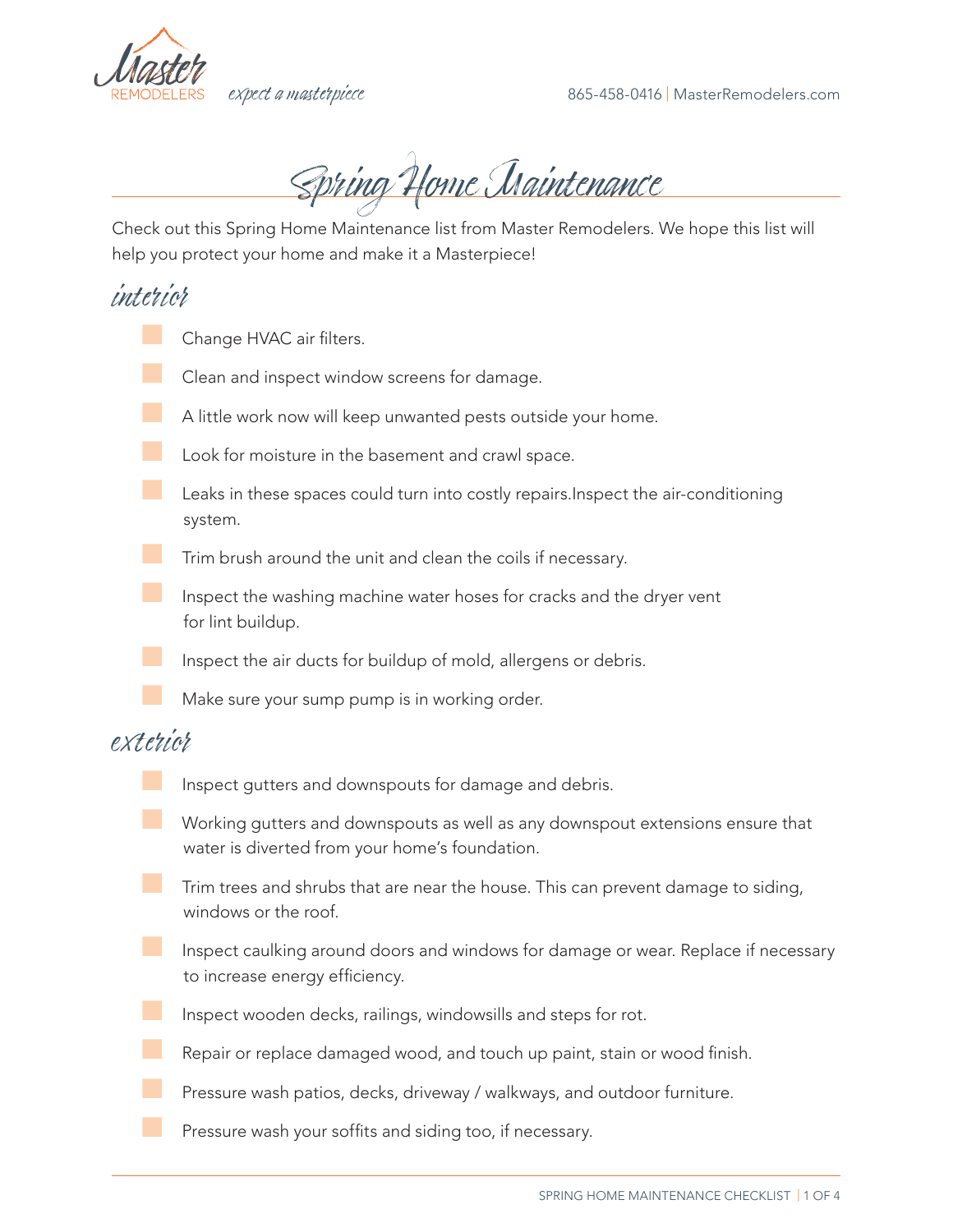

- Inspect outdoor sprinkler heads for damage from snow plows or cold weather.
- Inspect and tune up any lawn maintenance equipment.
- Sharpen tools, charge batteries, lubricate moving parts and replace old gas.
- Clean debris from foundation vents and window wells.
- Check your roof. Look for nail pops, torn or missing shingles. If you can't safely climb a ladder then grab a pair of binoculars.
	- **Chimneys** If you have a masonry chimney, check the joints between bricks or stones. Have any fallen out? Is there vegetation growing out of them? Each is an opportunity for water infiltration. Also, look for efflorescence - a white calcium-like deposit that indicates your masonry joints are no longer repelling water but absorbing it. Consider re-sealing masonry with a clear, impermeable or water-resistant barrier material.
- **Exterior Walls** | Whether you have wood siding, stucco or brick, look for trouble spots, especially under eaves and near gutter downspouts. Water stains usually indicate that your gutters are not adequately containing roof runoff. If you have wood siding, check for openings, damaged areas or knots that have popped out, making way for carpenter ants, woodpeckers and other destructive pests.
	- **Foundations** When inspecting the exterior of your home, be sure to examine the foundation from top to bottom for masonry cracks. Consult a foundation specialist if you see continued cracking.
	- Windows | Leaks around windows will allow warm summer air in and let cooled indoor air escape, so be sure to check that any caulking and weather stripping you have in place has remained intact. Spring-clean your windows—inside and out—with a storebought or homemade window cleaner (one cup rubbing alcohol, one cup water and a tablespoon of white wine vinegar will work just fine) and either a squeegee or a soft cloth. Never use abrasive cleaners or a high-pressure spray washer.
	- General Cleaning | Spring is a good time to clean areas of the house that often go neglected. Dust or vacuum chair rails, window casings, tops of wall-mounted cabinets and ceiling fans. Launder or dry-clean fabric draperies and use a damp cloth to clean wood and vinyl blinds. Vacuum upholstered furniture and mattresses and consider renting a carpet cleaner—anything you can do to remove settled dust, mites, and allergens will make for a cleaner, and healthier, home.
	- If you detect grease residue in the kitchen, consider washing cabinets, backsplashes and walls with warm water and mild detergent. The same is true in the bathroom, where soap residue and fluctuations in heat and humidity combine to create the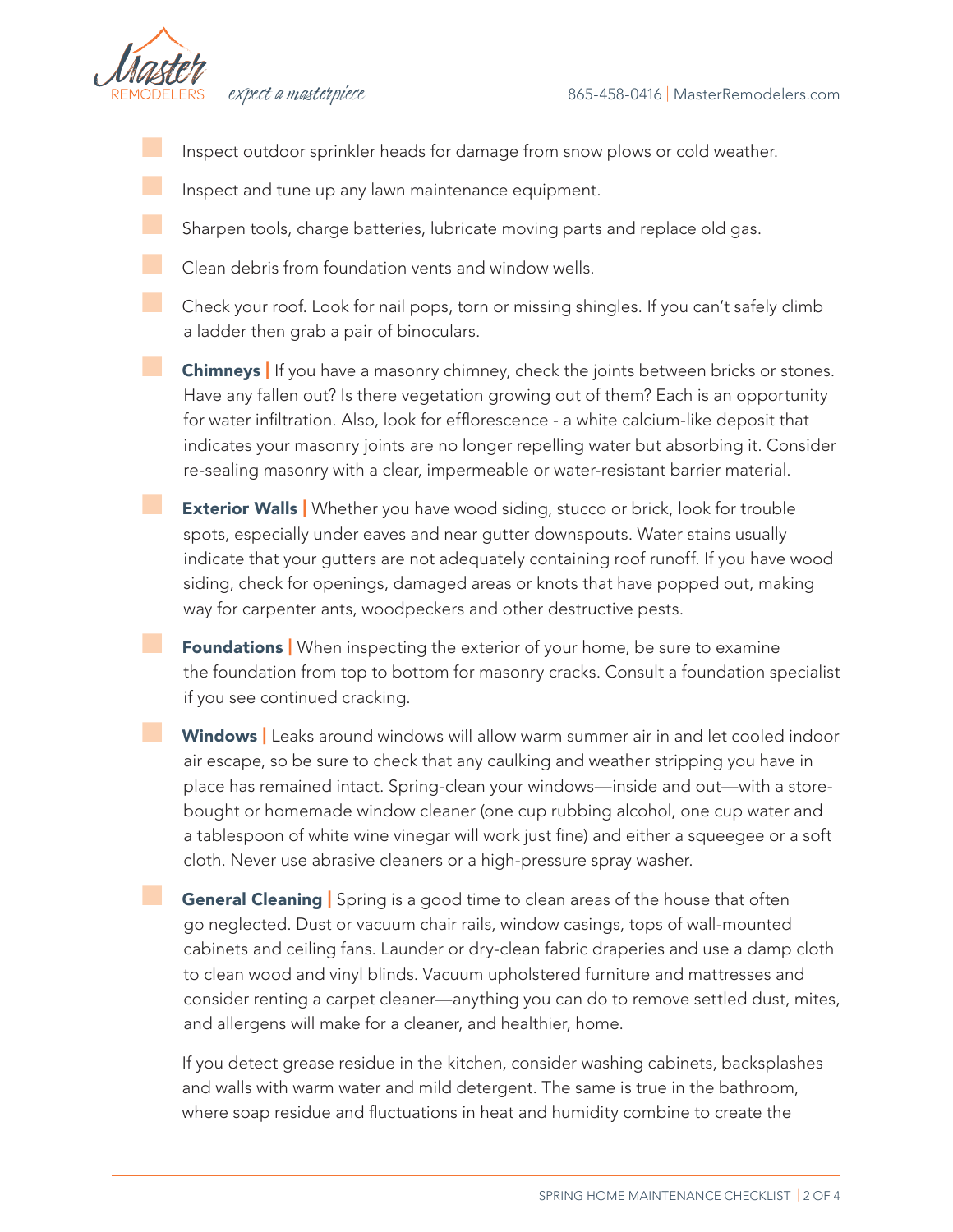

perfect breeding ground for mold and mildew. While you're cleaning tile, look for areas of worn or missing grout, as these may lead to more serious water damage if not repaired.

Air Conditioning | Just as you prepared your furnace for fall, now is the time to make sure that air conditioning units are in good working order for the warmer months ahead. Change the filter, check hose connections for leaks, and make sure the drain pans are draining freely. Check the coils on your outdoor unit. You can find a spray on cleaner at most big box stores. In addition, vacuum any dust that has settled on the unit and connections; over time it can impact the air conditioner's effectiveness. If you suspected problems with the efficiency or performance of the unit last summer, now is the time to call in a professional to check it out.

Attics | Search for signs that indicate insects and critters have colonized. Also, search aggressively for mold, which often takes the form of "gray or black blotches that look like staining". Proper insulation and good ventilation will deter mold growth in the attic, so take action now to prevent the problem from developing in the warmer months ahead.

**Basements** | The basement—prone to dampness and insects—must be part of any thorough seasonal maintenance effort. Dampness suggests higher than normal relative humidity, inadequate ventilation and the need for a dehumidifier. Check the base of poured-concrete walls. "Cracks start from the bottom up, not the top down."

Leaks | Spring is a good time to check for leaky faucets, clogged drains and sweaty pipes. Check under the kitchen and bathroom sink to make sure connections on pipes and hoses are properly sealed, and look for any wetness around the dishwasher that could signal an existing or potential problem. The same is true of your laundry room; check washer machine hoses for cracks, bulges or dampness. The same is true for hot water heaters, which may show sign of corrosion and leaks.

## outdoors

Lawns | Rake the lawn to remove any branches, debris and leaves that you might have missed in the fall; if left, they can suffocate the grass beneath. During the winter, soil compaction, along with chemical changes altering your soil's PH, may have left your lawn vulnerable to weed growth and other issues. Even if you can't see weeds, they are more than likely waiting for optimum conditions to propagate. If you want to prevent them from germinating, consider an organic herbicide; fertilizers are better suited to the fall. Look where your lawn or landscape beds meet your home. Is the ground sloping toward your house? If so you'll need to remedy that by adding topsoil and grass seed or additional mulch to make the ground slope away from the foundation of your home.